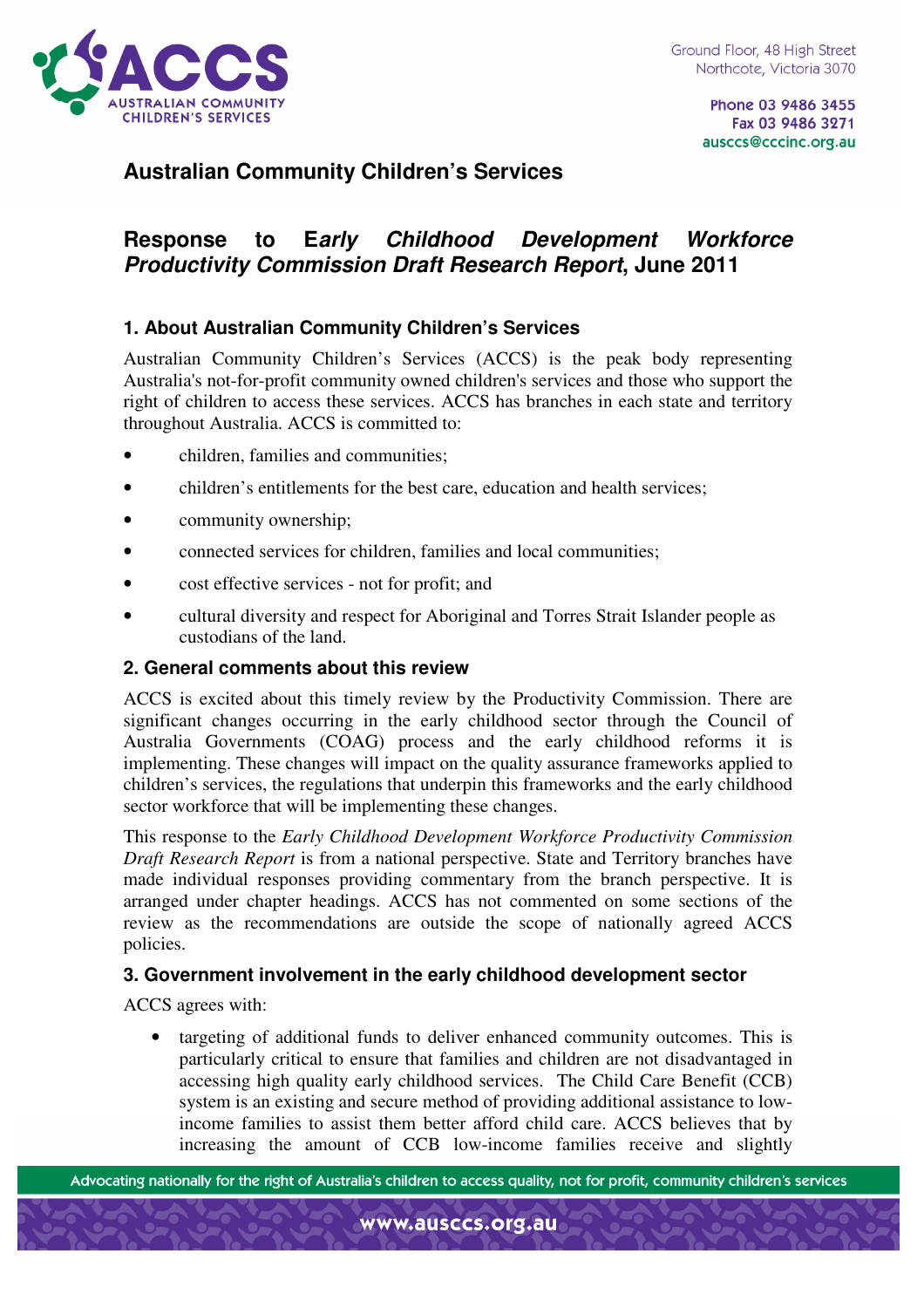increasing the upper income limit many families would find child care more affordable. This increase in CCB could be funded through removal of the Child Care Rebate, which advantages high income families significantly more than lowincome families;

- the Commission's finding that market forces alone are unlikely to lead to the provision of quality early childhood development services and that an appropriate regulatory system is required, properly resourced and aimed at quality improvement and assurance. The recent collapse of ABC Early Learning is an example of the failure of market pressure to sustain and deliver financially viable, good quality children's services;
- the publication of all relevant information on service quality, including temporary and permanent waivers that have been granted with respect to compliance with the National Quality System; and
- the dissemination of best practice models, along with measure that ensure regulatory impacts are minimal.

ACCS strongly disagrees with the view of the Commission that voluntary committees are more vulnerable or at risk. All services providers have, at different times, challenges in managing the regulatory complexity of the early childhood sector. This includes forprofit and not-for-profit services of all sizes and governance structures.

Services that are well resourced, have access to on-going training and information about regulatory changes have been, in the past, able to successfully manage extensive changes processes. This has been evidenced when the first child care national quality framework was introduced more than 10 years ago. With appropriate support training and resources, long day care centres, Family Day Care schemes and outside school hours services were able to successfully implement the changes.

Cluster management is only one of many options that could assist children's services navigate through the changes under the early childhood sector reforms.

## **5. The preschool and long day care workforce**

ACCS supports the need to have 4-year early childhood degree qualified teachers implementing the early learning frameworks. If a 3-year-qualified teacher is employed to do this, as proposed by the Commission they must upgrade their qualification to a 4-year degree.

### **7. The outside school hours care and occasional care workforces**

ACCS does not support the recommendation of the Commission in this chapter.

ACCS strongly advocates that the same mandatory qualification requirements should apply across all children's services including outside school hours care. Outside school hours and occasional care settings are educational, requiring staff in these services to understand child development, reflecting on the needs of the child and family and provide pedagogical experiences that suit the child, family and setting. If the Commission determines that play is "constructive" then this implies that is must also engage children in a cognitive manner.

Nor is cognitive development time limited. Learning through play occurs throughout a child's day, including the time spent in occasional child care. The same pedagogical principles apply in occasional care as they do in long day care.

www.ausccs.org.au

Advocating nationally for the right of Australia's children to access quality, not for profit, community children's services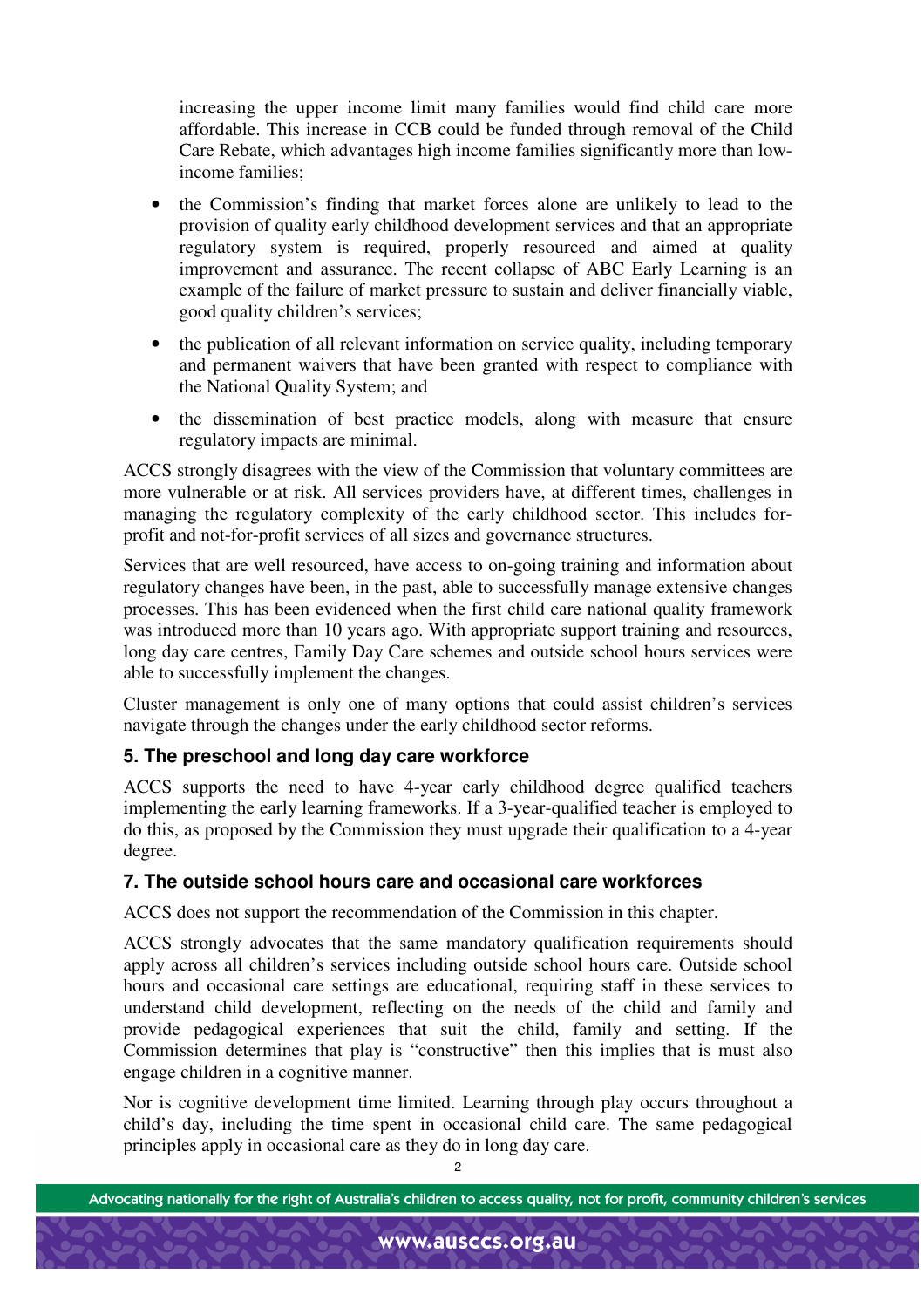ACCS believes that all out of scope children's services should be brought under the NQF so that Australian children and families have access to the same expectation of care and education regardless of the early or middle childhood service type they are using. We welcome the 2014 review on this matter.

### **8. The early childhood education and care workforce for children with additional needs**

ACCS supports the Commission's recommendations that children with additional needs fully benefit from the early childhood reforms. Funding to cover the full cost of inclusion support staff at market rates is imperative to achieving this important objective.

Application and funding processes should be streamlined and allow for multi-year funding that provides inclusion support for all the hours a child with additional need attends a service.

The early and middle childhood workforce needs o be appropriately qualified, trained and remunerated. ACCS supports the Commission's recommendation in this area.

### **9. The early childhood education and care workforce in rural and remote areas**

ACCS fully supports the Commission's recommendations in this area.

### **10. Training the early childhood education and care workforce**

One of the key success factors for the COAG early childhood reforms will be the qualifications and experience of early and middle childhood staff working with children. Ensuring all staff have the appropriate skills, qualifications and experience is a challenge ensuring an adequate pool of potential employees and the content and quality of the courses provided.

Over the past several years ACCS has regularly been receiving reports from its members who work in children's services about their dissatisfaction with the content and delivery of VET qualifications for early childhood education and care. Newly qualified staff are employed at early education and care centres and do not have the skills to work independently with children and families using some services. ACCS has received reports that VET graduates:

- are not up to date with the current early childhood reforms including the Early Years Learning Framework and the National Quality Standard;
- are not able to document child development and observations which are integral to any educational program planning;
- sometimes have not had any practicum experience in a children's service as part of their training;
- do not have a basic understanding of appropriately guiding children's behaviour; and
- do not understand pre-literacy and pre-numeracy skills and experiences for children.

ACCS agrees with the Commission's recommendations and believe these will strengthen the VET sector.

The following are additional important considerations for the Commission.

Advocating nationally for the right of Australia's children to access quality, not for profit, community children's services

www.ausccs.org.au